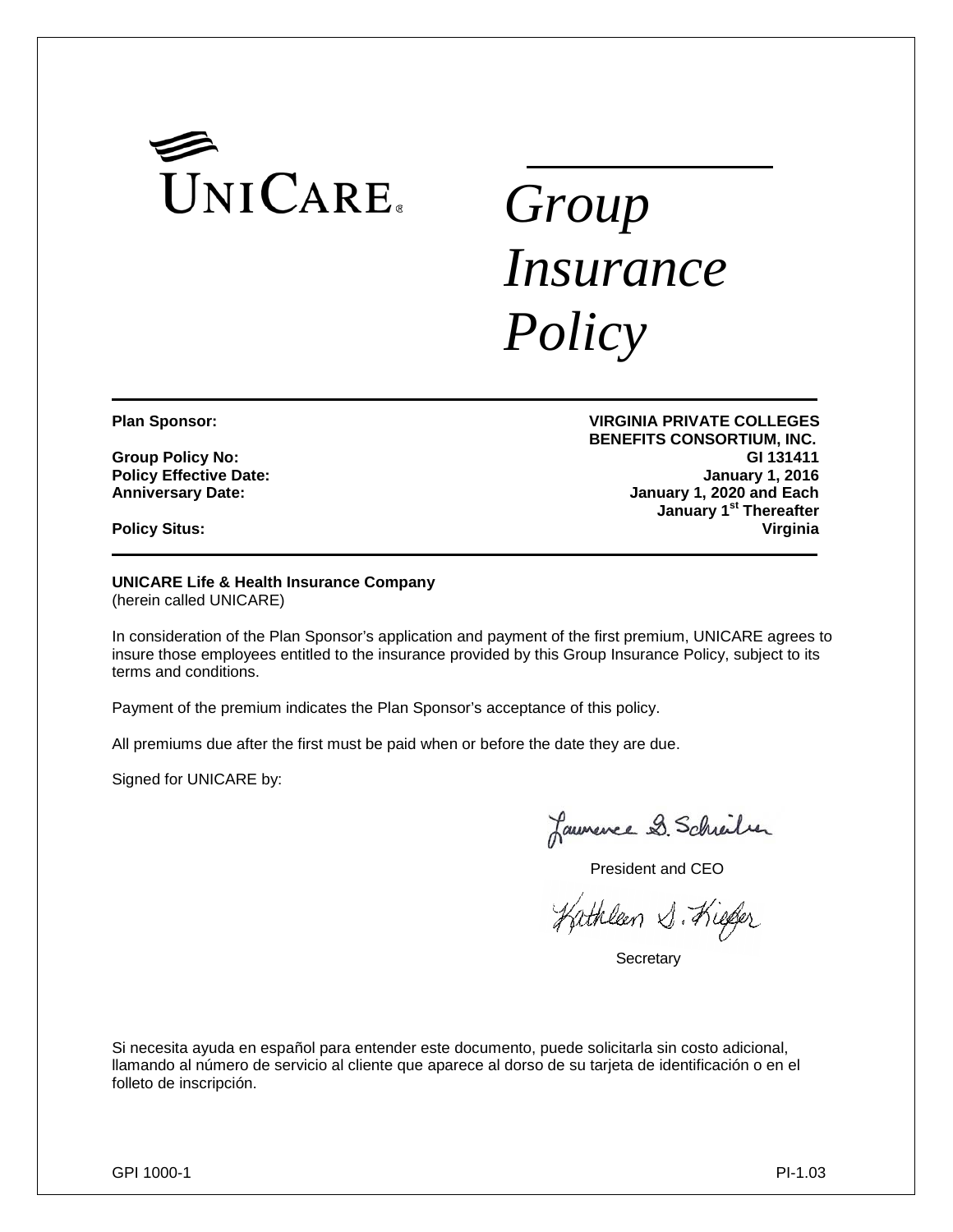# **ASSOCIATED EMPLOYERS**

An employer may be included as an Associated Employer if the Plan Sponsor and UNICARE so agree.

An employee of an Associated Employer will be deemed to be an employee of the Plan Sponsor for insurance purposes.

All actions, agreements and notices between UNICARE and the Plan Sponsor will be binding on all Associated Employers.

All the terms and conditions of this Group Policy will apply to an Associated Employer as of the date that employer is added to this Policy.

UNICARE will keep a list of accepted Associated Employers and the effective dates of coverage for each.

# **LIST OF ASSOCIATED EMPLOYERS**

Averett University Bluefield College Bridgewater College Emory & Henry College Ferrum College Hampden-Sydney College Hollins University Lynchburg College Mary Baldwin College Randolph-Macon College Roanoke College Sweet Briar College VA Private Colleges VA Union VA Wesleyan Southern Virginia University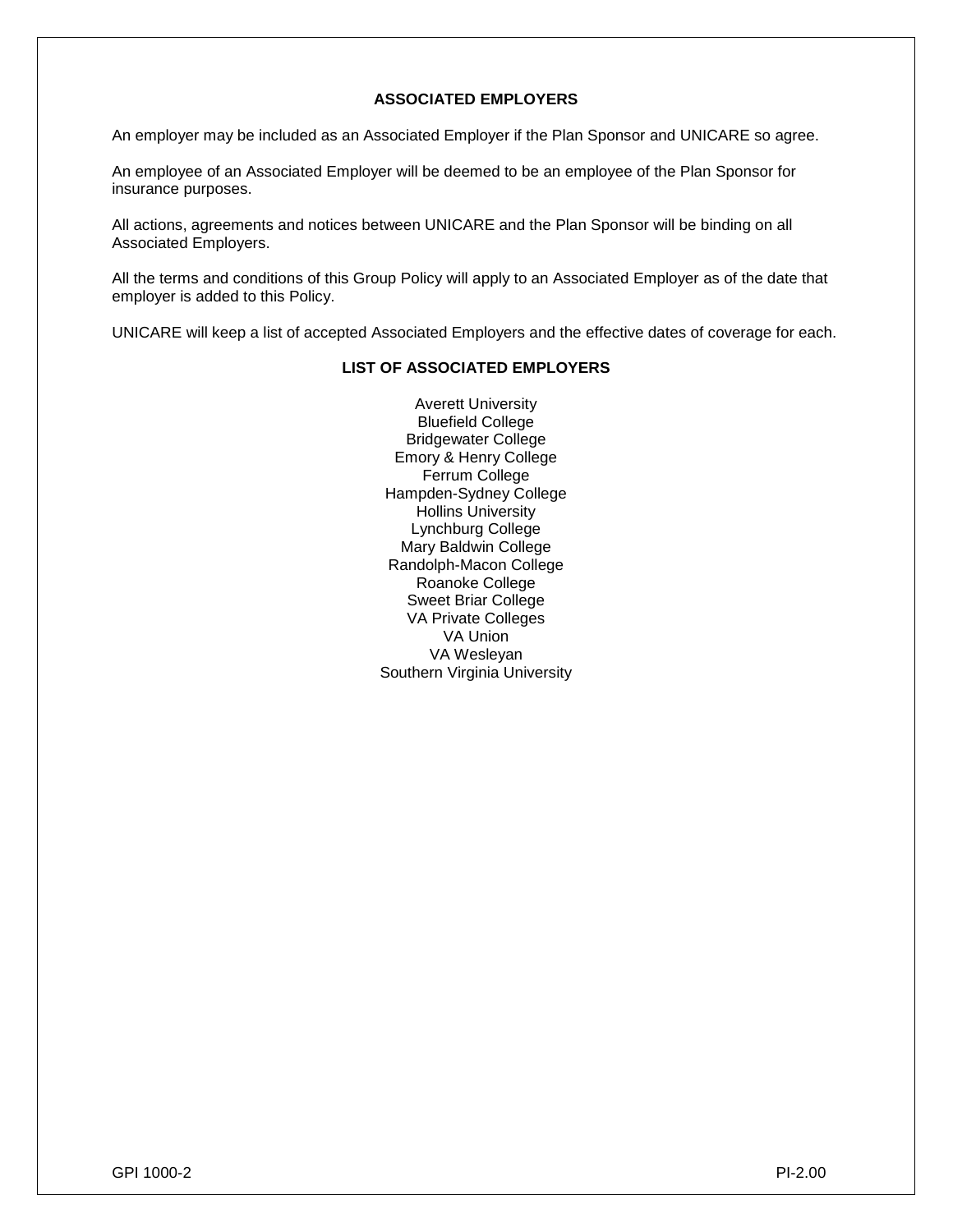# **ELIGIBILITY**

## **Eligible Classes**

The following classes of qualified employees are eligible for insurance:

All eligible Full-time employees working 30 or more hours per week All eligible Part-time employees working 29 or fewer hours per week All Pre-65 retirees

Additional Eligibility and Effective Date provisions applicable to these Eligible Classes are shown elsewhere in this Group Policy.

#### **Eligibility Waiting Period**

The Waiting Period is a length of time each qualified employee must complete before becoming eligible for insurance.

For qualified employees who are working for the Plan Sponsor on the Policy Effective Date, there is no Waiting Period.

For qualified employees who begin working for the Plan Sponsor after the Policy Effective Date, the Waiting Period is met on the first day of the month coinciding with or next following date of hire.

#### **Contributions**

This Group Policy provides for:

Personal Coverage on a non-contributory and contributory basis. Dependent Coverage on a contributory basis.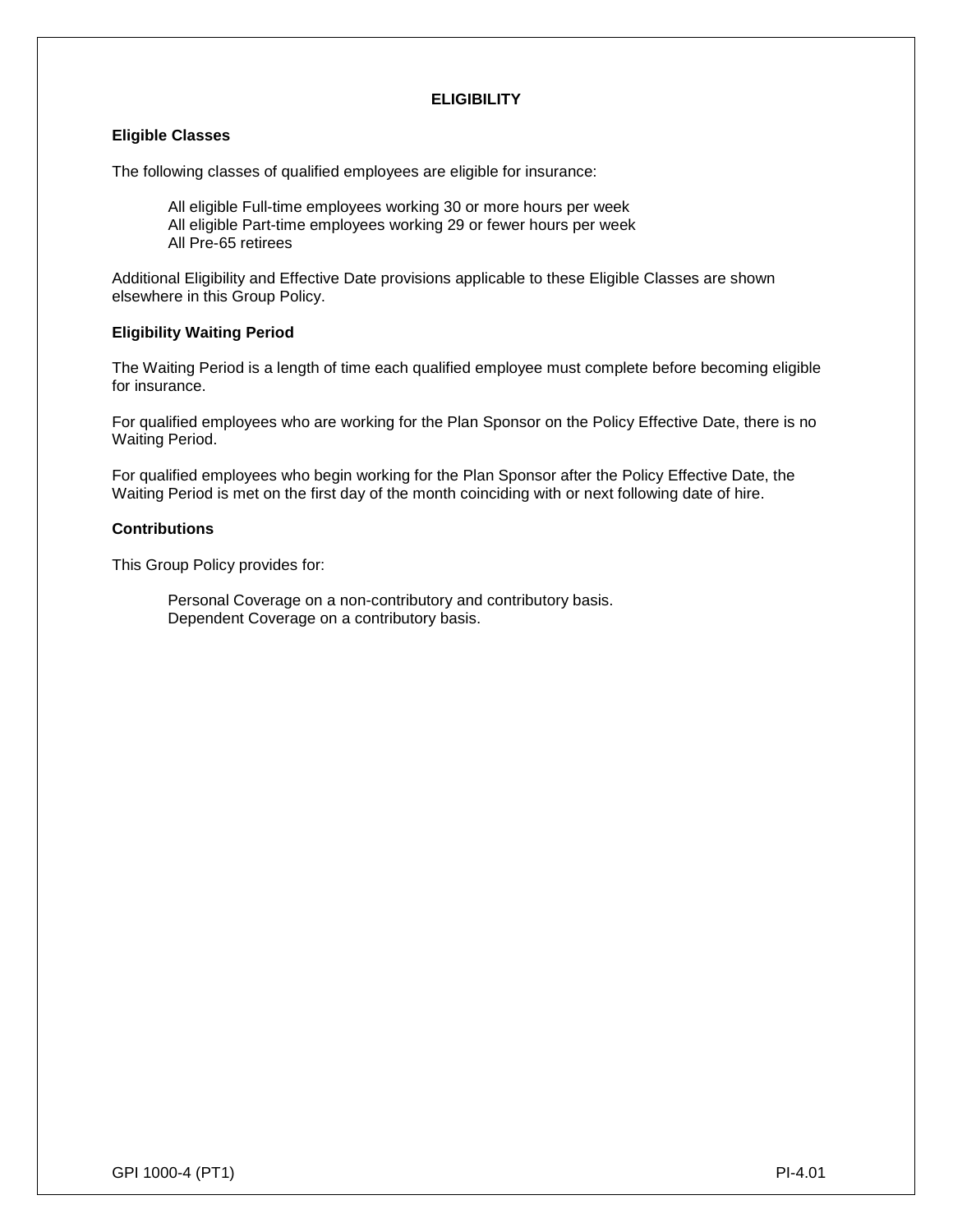# **ELIGIBILITY (Continued)**

# **Prior Service Credit**

If a former employee is reemployed by the Plan Sponsor, the employee's prior service will not be included in determining any eligibility requirements.

If, however, a former employee leaves the Plan Sponsor's employ due to active service in the United States Armed Forces, then any prior service will be credited for the length of time required by any state or federal law.

Additionally, any prior service will be credited if a former employee leaves the Plan Sponsor's employ due to a disability and he or she resumes work as a qualified employee within one month after ceasing to be disabled.

If an employee transfers to an Eligible Class from an employment class not covered under this Group Policy, then any prior service accrued in an ineligible class will be credited to this Group Policy's eligibility requirements.

# **Disability, Temporary Layoff Or Leave Of Absence Provision**

If a qualified employee's insurance under this Group Policy ceases because of disability, temporary layoff, or a leave of absence, his or her insurance may be continued by the Plan Sponsor. Subject to items (1) and (2) below, this continuation will be at the Plan Sponsor's option, but must be according to a plan which applies to all employees in the same way.

If a qualified employee's insurance ceases:

- (1) due to disability, his or her insurance may be continued until the qualified employee is no longer disabled; and
- (2) due to temporary layoff or leave of absence, his or her insurance may be continued for 2 months following the date the Plan Member ceased to be a qualified employee. Alternatively, if the leave of absence is granted in accordance with state or federal law, the qualified employee's insurance may be continued for the leave period.

As used above, disability or disabled means an injury or illness which prevents a qualified employee from doing substantially all of his or her usual duties for the Plan Sponsor.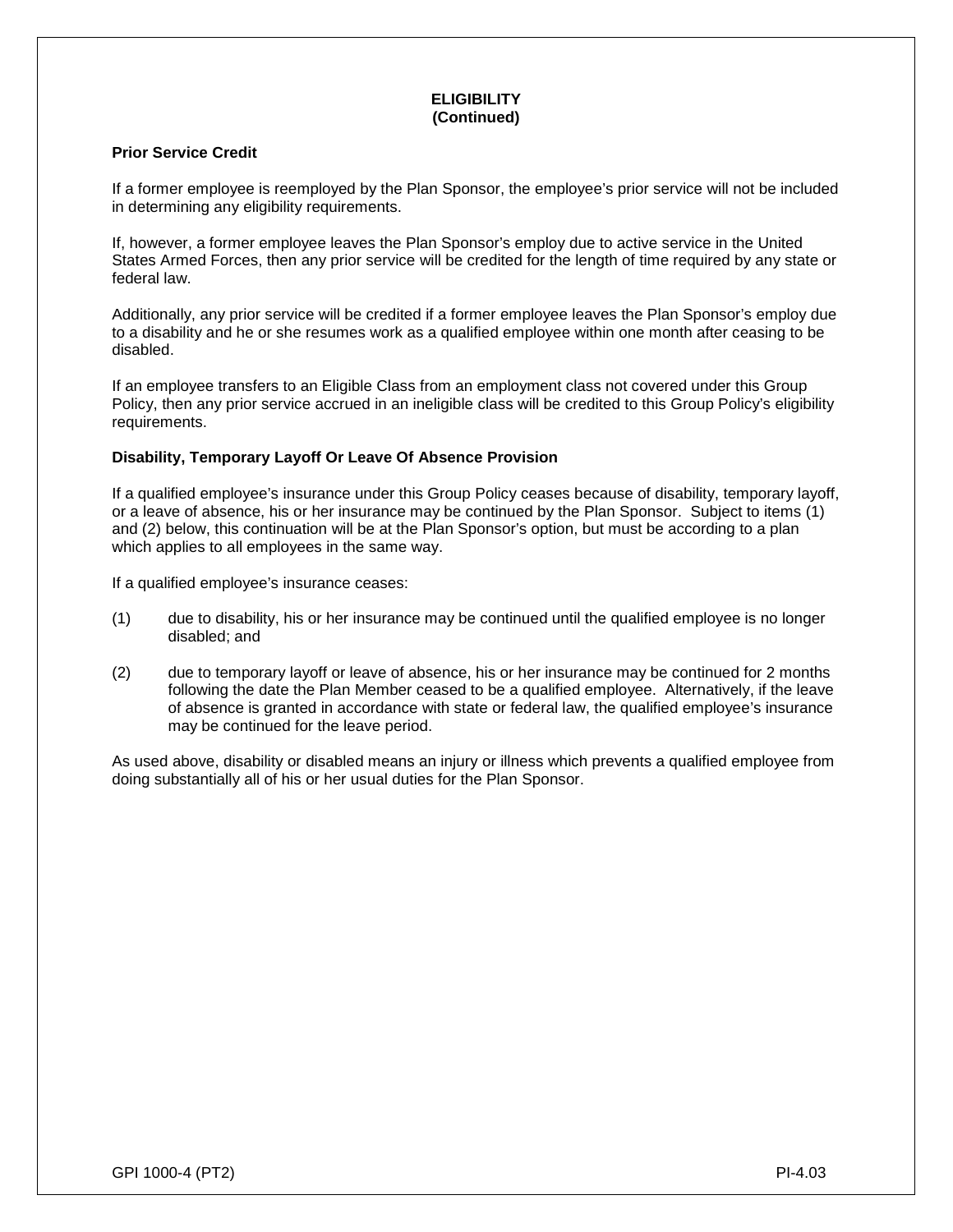#### **PREMIUMS**

#### **Initial Monthly Premiums**

UNICARE has set the initial premium rates. These rates are shown in the premium rate notice given to the Plan Sponsor with or prior to the delivery of this Group Policy.

These initial premium rates are guaranteed until this Group Policy's first anniversary date, except as otherwise provided by this Group Policy.

#### **Change In Monthly Premium Rates**

UNICARE may set new premium rates to become effective:

- (1) at any time after the initial guarantee period; or
- on the date the terms of this Group Policy are changed,

by providing the Plan Sponsor with a written 31-day notice. If the premium increase is greater than 35%, notice will be provided not less than 60 days in advance.

Rates, however, may be changed earlier if there is a change in this Group Policy or if there is a 25% increase or decrease in the number of qualified employees or dependents.

Any change will be made according to the Change in The Group Policy provision herein.

#### **Calculation**

Premiums may be calculated by multiplying the rate times the applicable number of units of coverage shown on the premium rate notice.

Premiums for added or increased insurance that becomes effective after the first day of a policy month will be charged from the first day of the next policy month.

Premiums for insurance discontinued or decreased after the first day of a policy month will be changed at the end of that policy month.

If, however, insurance is added, discontinued or changed during a policy month due to change in the terms and conditions of this Group Policy, a premium charge will be made or a premium credit given effective as of the date of the change.

Premiums may be calculated by any other method which is agreeable to both UNICARE and the Plan Sponsor.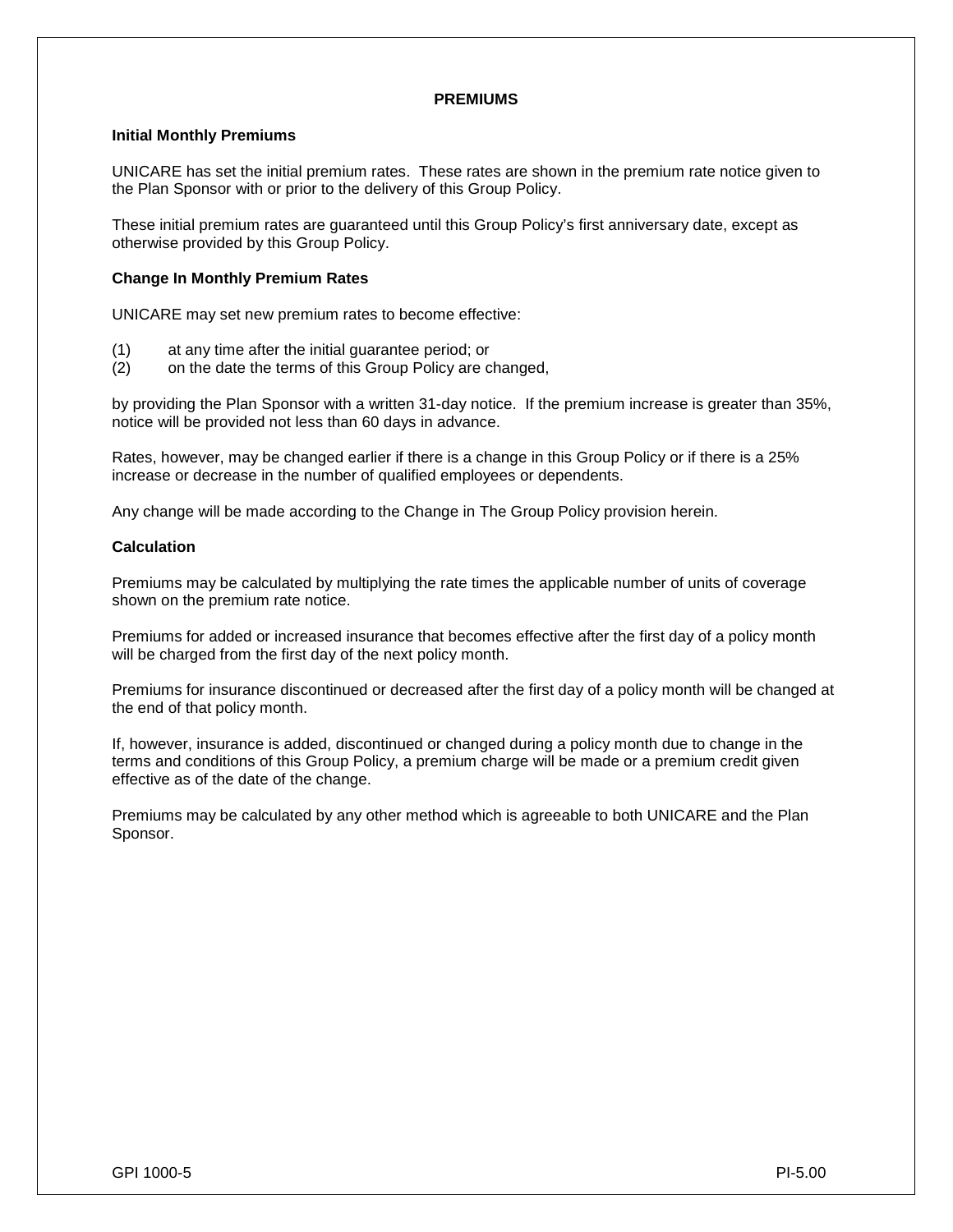#### **PREMIUMS (Continued)**

## **Premium Payments**

Premium payments are payable in advance of each premium due date. The first due date is the effective date of this Group Policy. The due date for subsequent premiums is the first day of each succeeding policy month. On any due date, UNICARE may, at the Plan Sponsor's written request, agree to change the frequency of premium due dates. This premium frequency may be annual, semi-annual, or monthly.

Any premium due will not be deemed paid unless the total premium for all insurance in force under this Group Policy on the due date has been paid.

Subject to this Group Policy's Grace Period provision, the payment of premium due will not maintain insurance in force beyond the day prior to the next due date. Payment of premiums for a period before it is due will not guarantee the insurance for that period.

All premiums are due and payable at UNICARE's Home Office or to its authorized agent in exchange for a receipt signed by an officer of UNICARE and countersigned by the agent.

#### **Grace Period**

UNICARE will allow the Plan Sponsor a 31 day grace period for the payment of all premiums after the first. During this 31 day period, this Group Policy will stay in force. If the owed premium is not paid by the 31st day, this Group Policy will automatically terminate.

Premiums are due for each day this Group Policy is in force.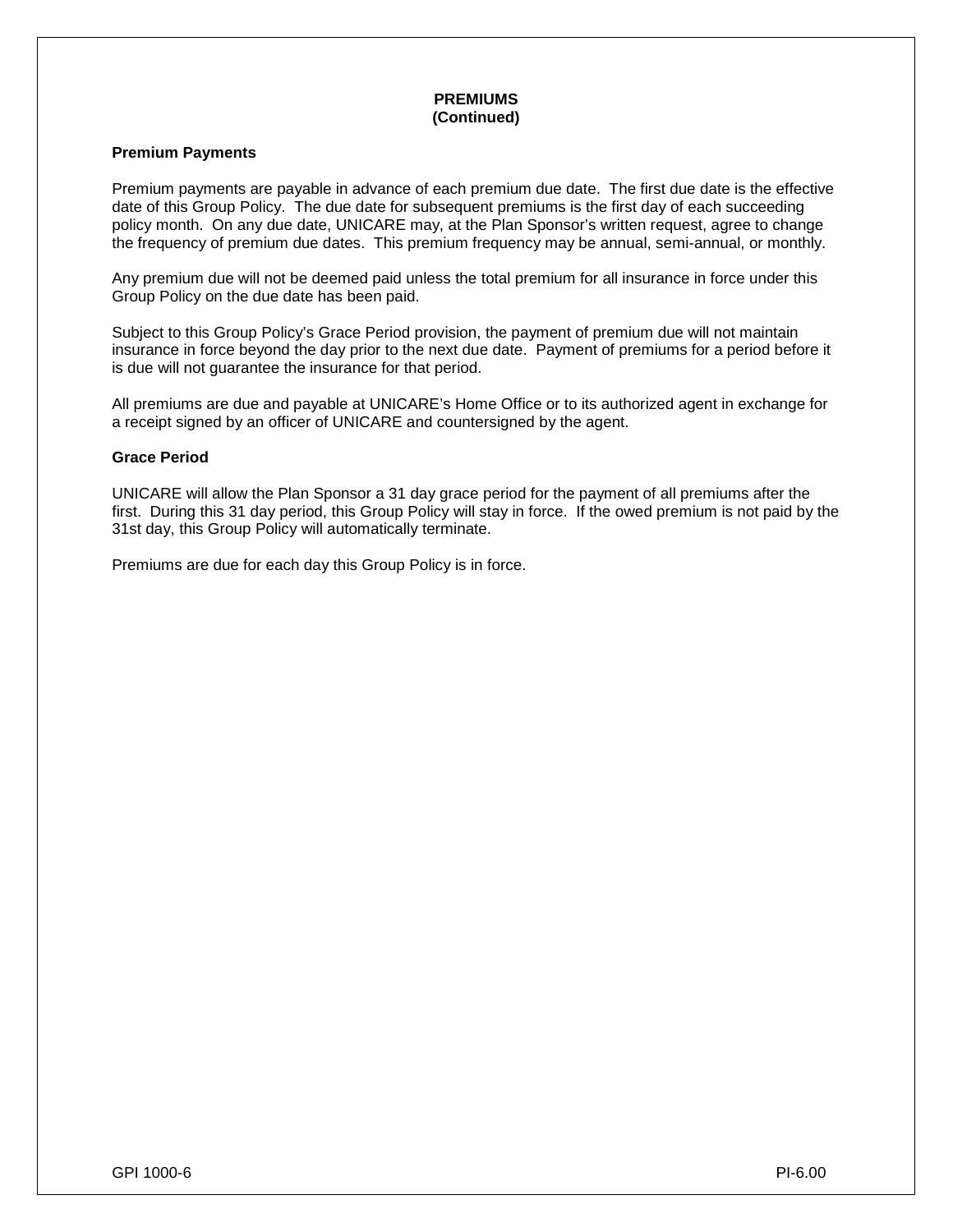# **TERMINATION**

## (Applicable to Health Insurance)

#### **Plan Sponsor's Request**

The Plan Sponsor may terminate this Group Policy at any time by providing UNICARE written notice. Upon receipt of this notice, the Group Policy will terminate on the later of:

- (1) the date stated in the notice; or
- (2) the date the notice is received at UNICARE's Home Office.

The Plan Sponsor will be liable for any unpaid premium accrued while the insurance remains in force.

## **UNICARE's Request**

UNICARE may terminate this Group Policy:

- (1) on the date premium is due but not paid by the Plan Sponsor, subject to this Group Policy's Grace Period provision;
- (2) on the date the number of qualified employees insured for personal insurance is less than 15 or 75% of those eligible for such insurance;
- (3) on the date the number of qualified employees insured for dependent insurance is less than 75% of those eligible for such insurance;
- (4) on the date the Plan Sponsor fails to comply with contribution rules described in the policy;
- (5) on the date the Plan Sponsor has performed an act or practice that constitutes fraud or has made an intentional misrepresentation of material fact in connection with the policy;
- (6) on the date UNICARE terminates (a) all group health coverage; or
	- (b) a particular group health product in the Plan Sponsor's market;
- (7) for policies that utilize a provider network, on the date there is no longer any enrollee under the group health policy who lives, resides, or works in the service area; or
- (8) for association groups, on the date the Plan Sponsor's membership in the association ceases.

In addition UNICARE may apply any other termination provisions permitted by Federal laws or regulations, or under the laws or regulations of the state in which the policy is issued.

If UNICARE discontinues offering a product provided as part of this Group Policy, UNICARE will provide written notice to the Plan Sponsor and each participant at least 90 days before the date coverage will be discontinued. In addition, UNICARE will offer the Plan Sponsor the option to purchase any other health insurance coverage currently being offered by UNICARE in the Plan Sponsor's market.

If UNICARE discontinues offering all health insurance coverage in the Plan Sponsor's market, UNICARE will provide written notice to the Plan Sponsor and each participant at least 180 days prior to the date the coverage will be discontinued.

The Plan Sponsor will be liable for any unpaid premium accrued while the insurance remains in force.

Termination by UNICARE will not prejudice any claims incurred by a covered person prior to the effective date of the termination.

**For Plan Sponsors who have enrolled employees who are residents of the State of Kentucky**: The Plan Sponsor must provide written notice of any group policy termination to each Kentucky resident covered under the group policy. Such notice must include a legible true copy of UNICARE's notice of termination and information regarding the conversion rights available under the policy. The Plan Sponsor is to provide UNICARE with proof of such mailing and the date thereof on a prompt and timely basis.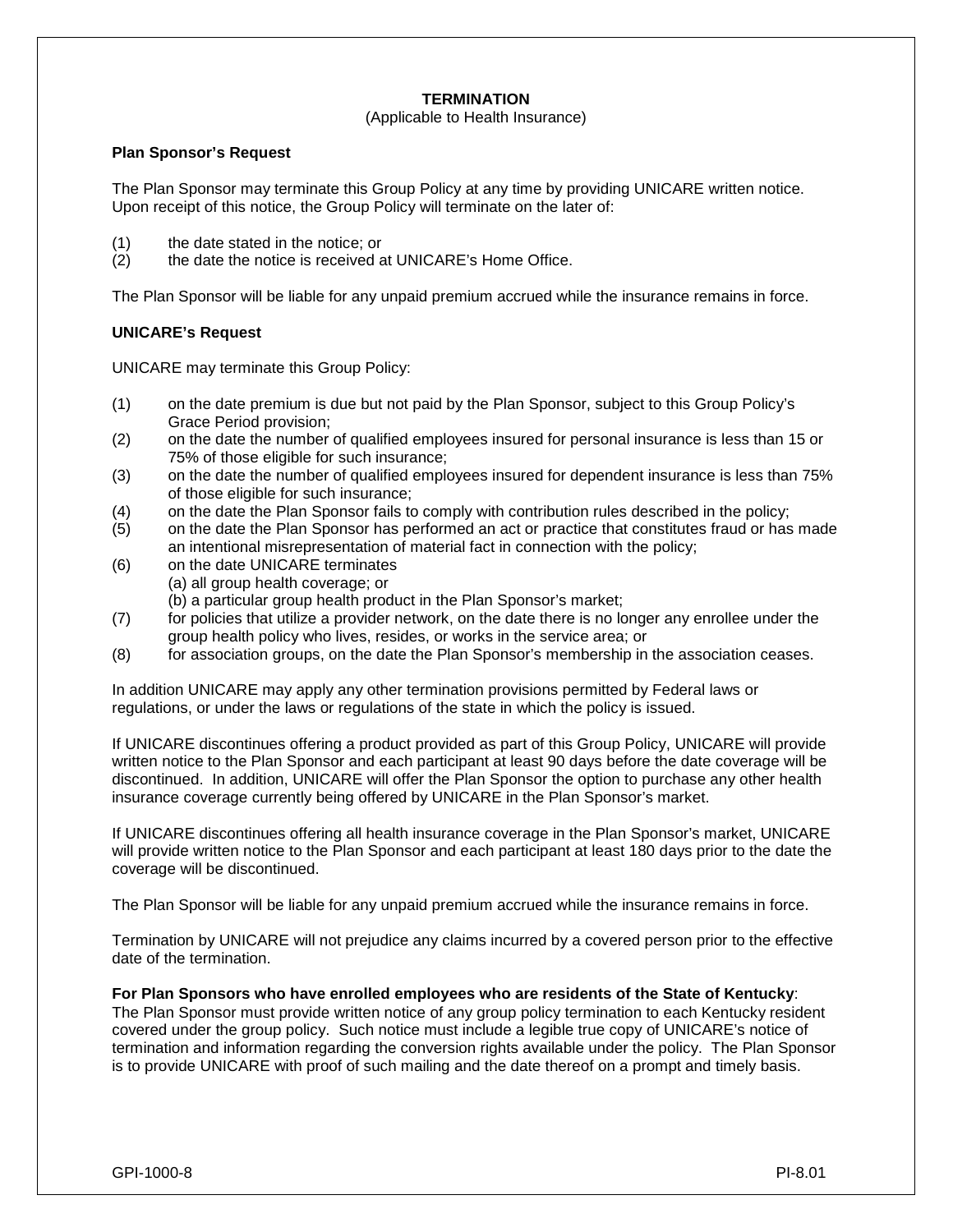## **GENERAL PROVISIONS**

## **Entire Contract**

The contract between the parties consists of this Group Policy, the attached Plan Sponsor's application and the applications, if any, of each qualified employee or dependent.

Any statement made by the Plan Sponsor, Associated Employers, and persons insured under this Group Policy will be deemed a representation and not a warranty.

No statement will be used in any contest unless it is in writing and a copy of it is given to the person who made it, or to his or her beneficiary.

#### **Data To Be Furnished**

The Plan Sponsor will give UNICARE all information UNICARE needs regarding matters pertaining to the insurance. At any reasonable time while this Group Policy is in force and for 24 months after that, UNICARE may inspect any of the Plan Sponsor's documents**,** books, or records which may affect the insurance or premiums of this Group Policy.

#### **Misstatement Of Fact**

If the Plan Sponsor gives UNICARE any incorrect information, the relevant facts will be determined to establish if insurance is in effect and in what amount.

No qualified employee or dependent will be deprived of insurance to which he or she is otherwise entitled or have insurance to which he or she is not entitled, because of any misstatement of fact by the Plan Sponsor. Any benefits will be in the amount that would have been paid if no misstatement had occurred. If the premium would have been different, an adjustment of premium based on the correct statements will be made.

## **Change In The Group Policy**

No change in this Group Policy may be made unless approved in writing by a Secretary or Assistant Secretary of UNICARE. No other person may change or waive any part of this Group Policy. Any approved change will be added to this Group Policy in writing.

If any change to the Federal Social Security Act affects UNICARE's liability under this Group Policy, UNICARE may change this Group Policy. This change will be effective as of the date of the change to the Social Security Act but will not be made until UNICARE gives the Plan Sponsor 31 days notice.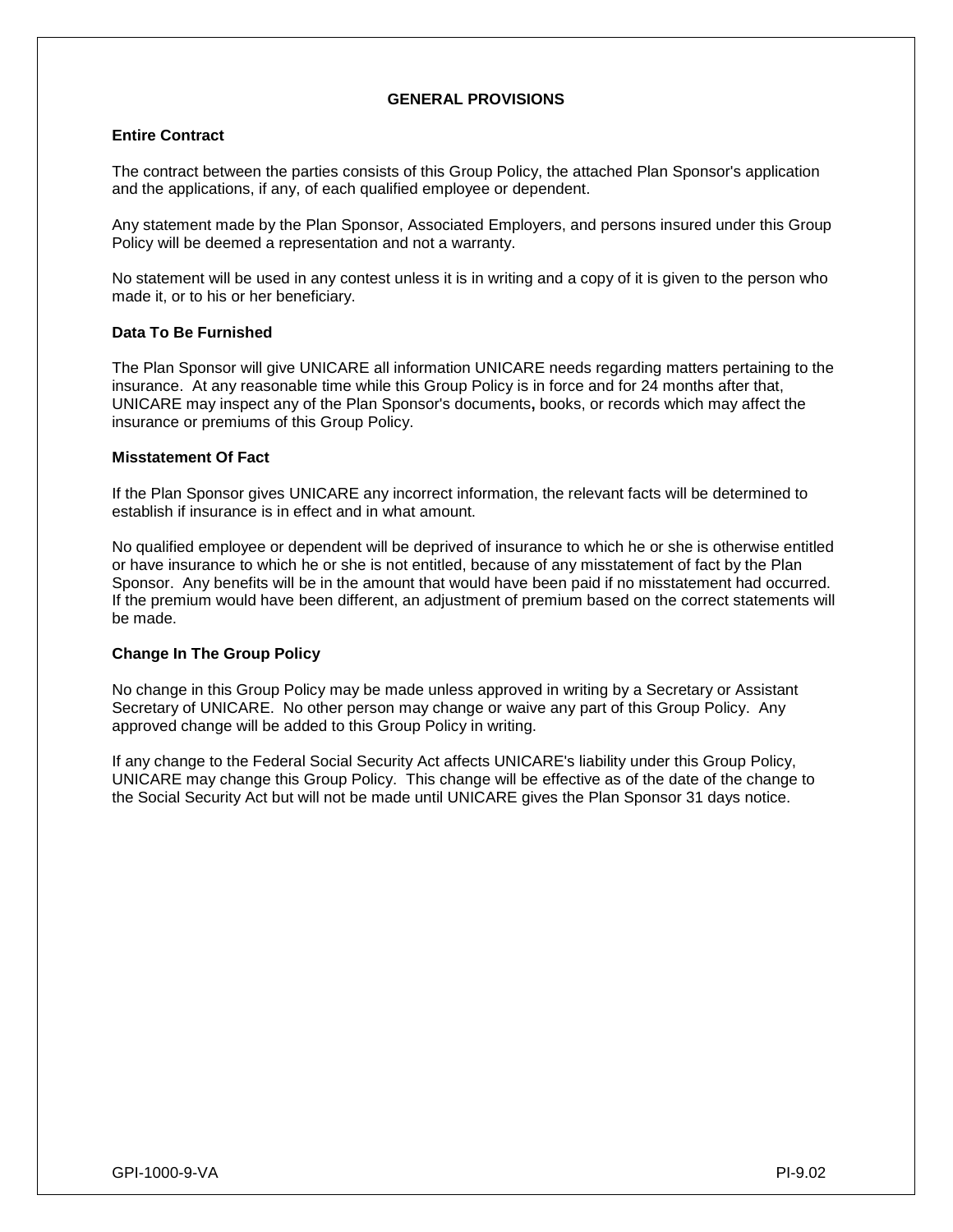#### **GENERAL PROVISIONS (Continued)**

## **Right To Amend**

After this Group Policy has been in force for 6 months, UNICARE may change any or all of this Group Policy's provisions by notifying the Plan Sponsor. UNICARE must give the Plan Sponsor at least 31 days advance written notice of any change.

## **Non-Waiver Of Policy Terms**

UNICARE's failure to insist upon compliance with any terms of this Group Policy, at any time or under any circumstance, will not operate to waive or modify these terms.

## **Incontestability**

Except for non-payment of premium, the insurance provided by this Group Policy cannot be contested after such insurance has been in effect for a period of 2 years.

The validity of any person's insurance will not be contested on the basis of his or her statements relating to his or her insurability, unless: (a) such statements are in writing and signed by the person; and (b) the insurance has been in force for a period of less than 2 years during the person's lifetime.

## **Certificate**

UNICARE will give the Plan Sponsor an individual certificate for each insured plan member. The certificate will contain:

- (1) benefit amounts, maximum limits and other scheduled information;
- (2) the benefit plan provisions;
- (3) certain eligibility and effective date of insurance rules;
- (4) certain termination of insurance rules;<br>(5) the rights and conditions of conversior
- the rights and conditions of conversion;
- (6) exclusions; and
- (7) other provisions pertaining to state insurance law requirements.

## **No Replacement For Workers' Compensation**

This Group Policy does not replace Workers' Compensation or affect any requirement for Workers' Compensation coverage.

#### **Time Period**

All periods begin and end at 12:01 A.M., standard time, at the Plan Sponsor's address.

## **Jurisdiction**

This Group Policy is governed by the laws of the state where it is delivered.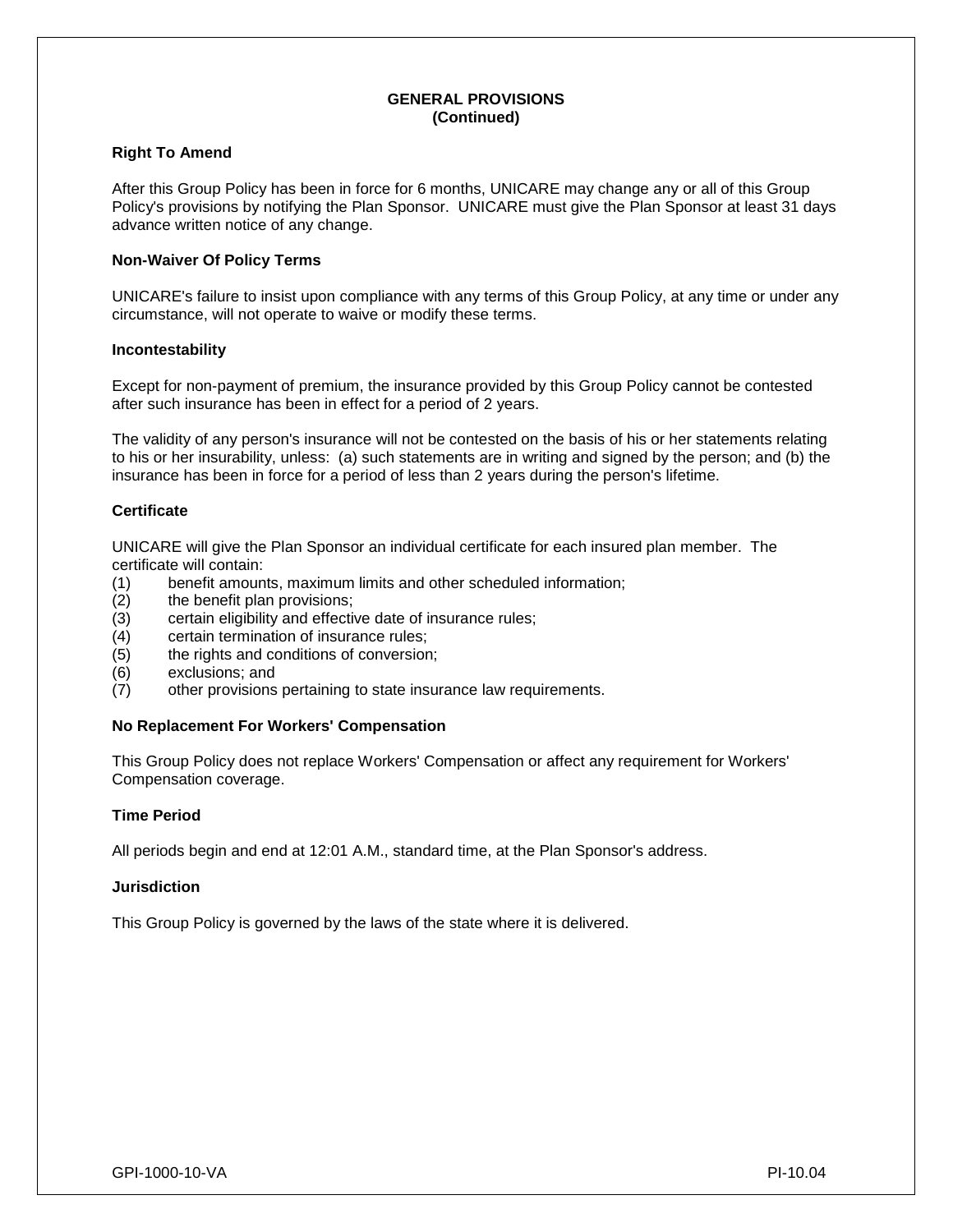#### **GENERAL PROVISIONS (Continued)**

## **Consolidated Omnibus Budget Reconciliation Act**

This Group Policy may be used, at the Plan Sponsor's option, to provide any continuation of coverage required by the Consolidated Omnibus Budget Reconciliation Act of 1985, as amended (COBRA). This continuation of coverage, however, will be provided only to the minimum extent as required by COBRA.

UNICARE will assume no liability for any damages resulting from the Plan Sponsor's non-compliance with any COBRA regulation.

The Plan Sponsor will hold UNICARE harmless and indemnify UNICARE from and against any and all taxes, fines, penalties, losses, damages, costs, expenses and attorney fees incurred by UNICARE, except to the extent prohibited by law.

## **IMPORTANT INFORMATION REGARDING YOUR INSURANCE**

In the event you need to contact someone about this insurance for any reason, please contact your agent. If no agent was involved in the sale of this insurance, or if you have additional questions, you may contact the insurance company issuing this insurance at the following address and telephone number:

UniCare Life & Health Insurance Company Grievances and Appeals 233 S Wacker Drive, Suite 3700 Chicago, IL 60606 Phone: 314-923-7655 Fax: 312-234-7494

If you have been unable to contact or obtain satisfaction from the company or the agent, you may contact the Virginia State Corporation Commission's Bureau of Insurance at:

Virginia Bureau of Insurance P.O. Box 1157 Richmond, VA 23218 Toll-free Phone: 1-877-310-6560 Richmond Metro Area: 1-804-371-9032

Written correspondence is preferable so that a record of your inquiry is maintained. When contacting your agent, company or the Bureau of Insurance, have your policy number available.